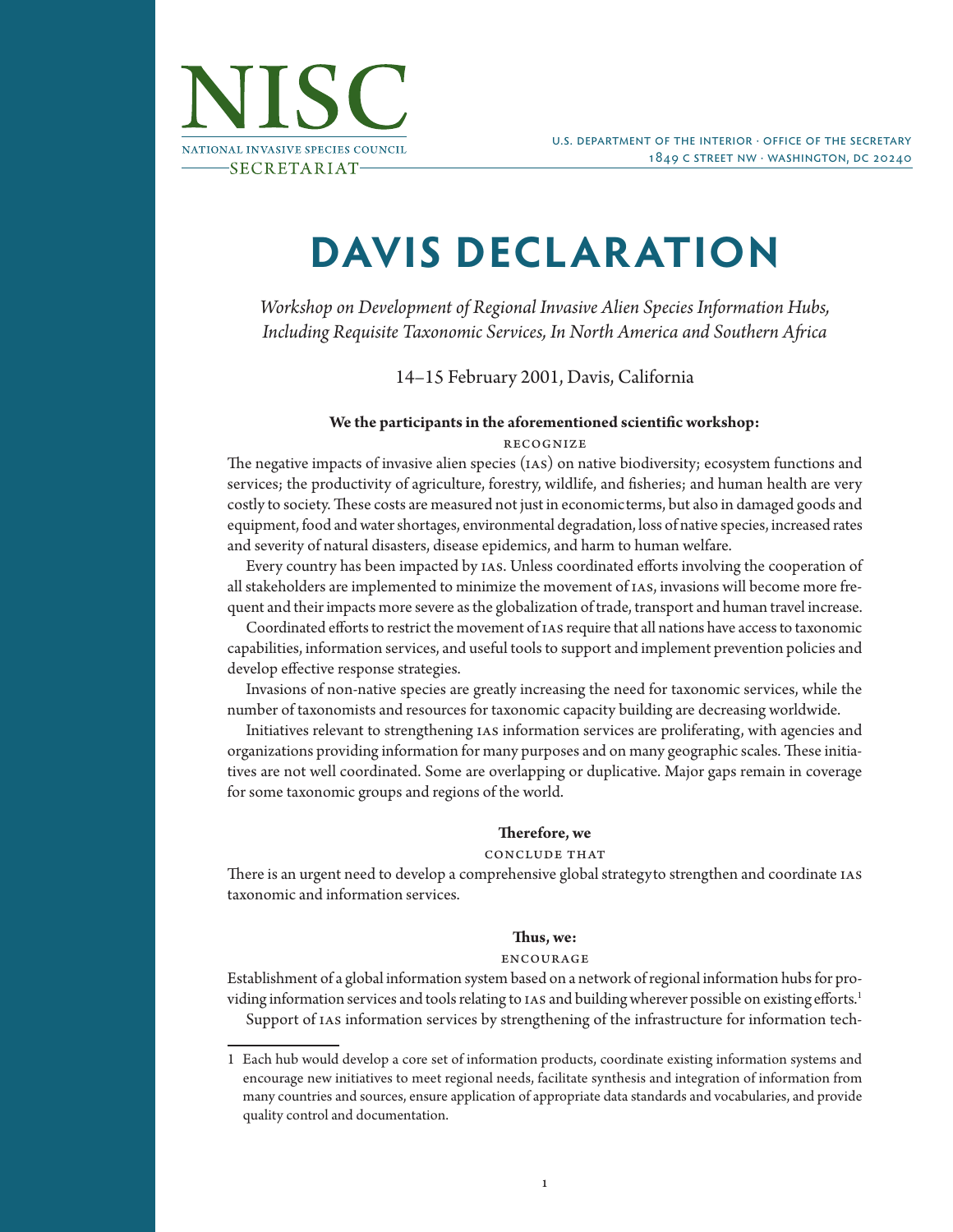nology and management, taxonomic identification, systematics research, vouchering and collections management worldwide.

Development of tools to increase taxonomic capacity worldwide. These tools, which should be made available wherever possible in hard copy, on CD, and on the Internet, include, *inter alia*, a guide to taxonomic services for ias; common nomenclatural standards; identification aids; searchable lists of floras and faunas; and training programs for new taxonomists and parataxonomists.

Establishment of partnerships with key stakeholder groups, including industry, non-governmental organizations, and the general public, for developing and applying taxonomic services and information to combat ias.

#### note with approval

The Global Invasive Species Programme's plans to promote taxonomy as a key component of national capacity in ias prevention and management, encourage research to address taxonomic needs, and help coordinate a distributed ias information network to include early warning and predictive functions.

#### call upon

The Integrated Taxonomic Information System (ITIS), the Global Biodiversity Information Facility  $(GBIF)$ , BIONet International, and the Global Taxonomy Initiative  $(GTI)$  to make IAS a priority, establish global standards for ias taxonomic classification, and improve the availability of accurate ias taxonomic information.

The Convention on Biological Diversity (CBD), International Plant Protection Convention (IPPC), and other relevant bodies to recognize the need and encourage support for better coordination, additional tools, and immediate capacity building in ias information and taxonomic services.

National, regional and international research and development agencies to make resources available to better coordinate and increase the capacity of ias information and taxonomic services, in order to meet the immediate needs of both developing and developed countries.

#### appendix

#### *Background*

The workshop brought together scientists from Africa, North America, and international organizations who are participating in national, regional and global efforts to develop taxonomic services and/or information networks to better inform work on invasive alien species (ias). The objectives of the workshop were to share experience in developing distributed information networks relevant to ias and to provide recommendations on concepts and criteria for developing and coordinating IAS regional information hubs and requisite taxonomic services in order to facilitate identification, assessment, and rapid response to ias. The workshop was sponsored by the U.S. Geological Survey (usgs) in cooperation with the Global Invasive Species Programme (gisp). It was hosted by the University of California at Davis, which is providing technical support to various domestic and international efforts for developing and coordinating ias information services. Workshop presentations assessed the need for a distributed ias information system, supported by essential taxonomic services, and provided overviews of initiatives at the global level, in eastern and southern Africa, and in the Western Hemisphere. Working sessions focused on ias information management and technical issues, and on issues at the interface between ias taxonomic services and information systems.

The workshop produced the Davis Declaration to focus international attention and resources on development and coordination of ias information and taxonomic services, and a report (in preparation) containing specific recommendations for strengthening IAS-related taxonomic capacity and for implementing a global network of regional information hubs. The workshop products will provide important support for ongoing taxonomic initiatives (e.g., ITIS, GTI, BIONet International) and for gisp plans to develop a global ias information network. They will also provide guidance for